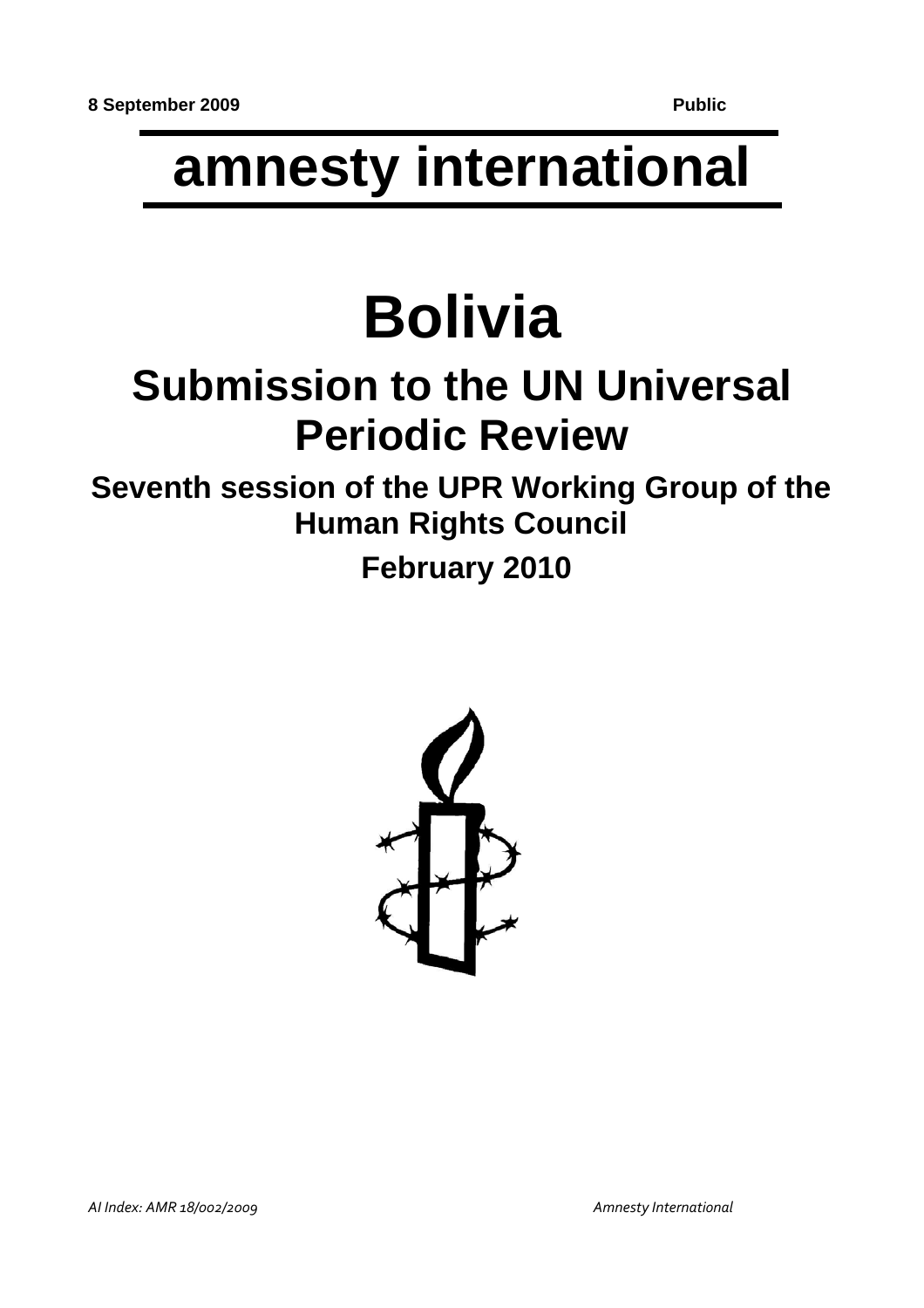#### **Executive summary**

In this submission, Amnesty International provides information under sections B, C and D as stipulated in the *General Guidelines for the Preparation of Information under the Universal Periodic Review:*[1](#page-1-0)

- Under section B, Amnesty International raises concern over the slow pace of implementation of key provisions of the new Constitution and political interference in the judiciary.
- Section C highlights Amnesty International's concerns about human rights violations, including unlawful killings, in the context of civil unrest and tension between politically opposed groups, discrimination and violence against Indigenous peoples and human right defenders, and continued impunity for human rights violations.
- In section D, Amnesty International makes a number of recommendations for action by the government to address the areas of concern.

<span id="page-1-0"></span><sup>&</sup>lt;sup>1</sup> Contained in Human Rights Council Decision 6/102, Follow-up to Human Rights Council resolution 5/1, section I adopted 27 September 2007.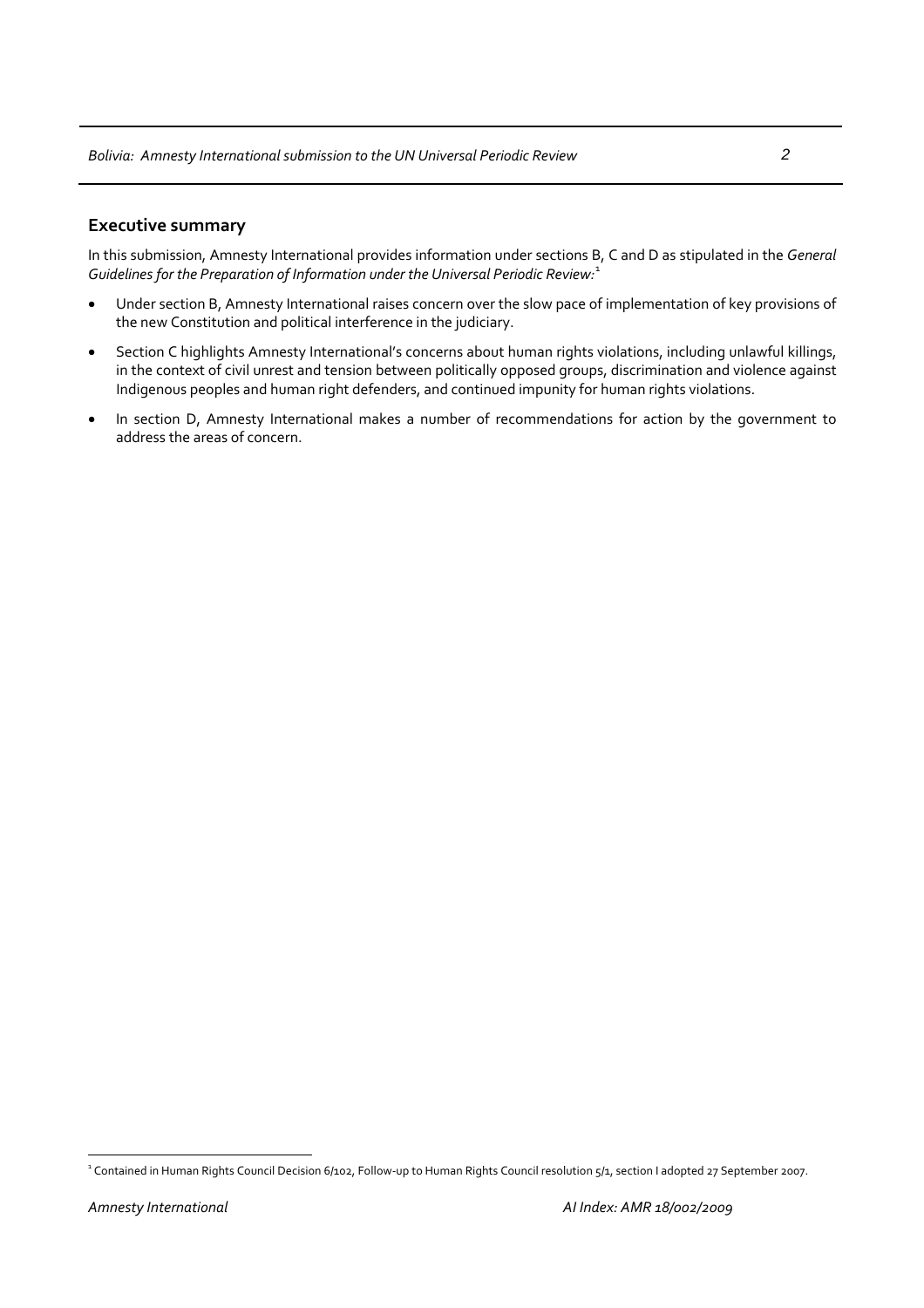### **Bolivia**

### **Amnesty International submission to the UN Universal Periodic Review**

Seventh session of the UPR Working Group, February 2010

#### **B. Normative and institutional framework of the State**

In October 2008, Congress approved a revised text for the new Constitution. The new text was put to a nationwide referendum in January 2009 and approved with 61.43% of the vote and a turn‐out of over 90%. The new Constitution, promulgated on 7 February 2009, asserts the "pluri‐national" character of the Bolivian State and contains significant new provisions on economic, social and cultural rights, such as the recognition of sexual and reproductive rights, and the rights of persons with disabilities. It also envisages a system of "indigenous, native and *campesino* jurisdiction" ["*jurisdicción indígena originaria campesina*"]. As well as these substantive developments, it introduces structural changes regarding the judiciary, establishes an electoral branch of the State, among others, and a sets up a new framework for environmental, natural resource and land issues.

The political change process driven by the government of President Evo Morales implies significant structural and cultural changes within the State. The current administration has been unable to make significant advances with implementing the Constitution or adapting existing legislation, due to the imminent handover to a new Pluri-national Legislative Assembly to be elected in December 2009. Likewise, key offices within the Bolivian State, such as the Ombudsman's Office [*Defensor del Pueblo*] and the Prosecutor General [*Fiscal General*], have been under interim leaderships for prolonged periods.

The judicial system has long suffered from political interference and corruption, exacerbated by structural problems that have resulted in its independence being undermined, and in recent years the system has seen further erosion. As a consequence of this situation, since June 2009 the Constitutional Court has no judges and as of August 2009 the Supreme Court has only 7 out of 12 judges.

In December 2008, Bolivia adopted an ambitious national human rights action plan (*Plan Nacional de Accion de Derechos Humanos Bolivia – Para Vivir Bien, 2009‐2013*), developed through a consultative process between the State and civil society.

#### **C. Promotion and protection of human rights on the ground**

#### **Constitutional reform and the political change process**

Antagonism between the government and the opposition during the process of drafting the new Constitution and its possible implications for the control of Bolivia's economic and natural resources led to confrontations, civil unrest and tensions between politically‐opposed groups, some of which were violent and resulted in deaths. Those departments pursuing a strong autonomist agenda raised many objections to both the proposed texts and the process by which these were discussed.

In a recall referendum in August 2008, 67.4 per cent of voters had confirmed President Morales in his presidency for the remainder of his four‐year term. However, Amnesty International is concerned that deep‐rooted cultural and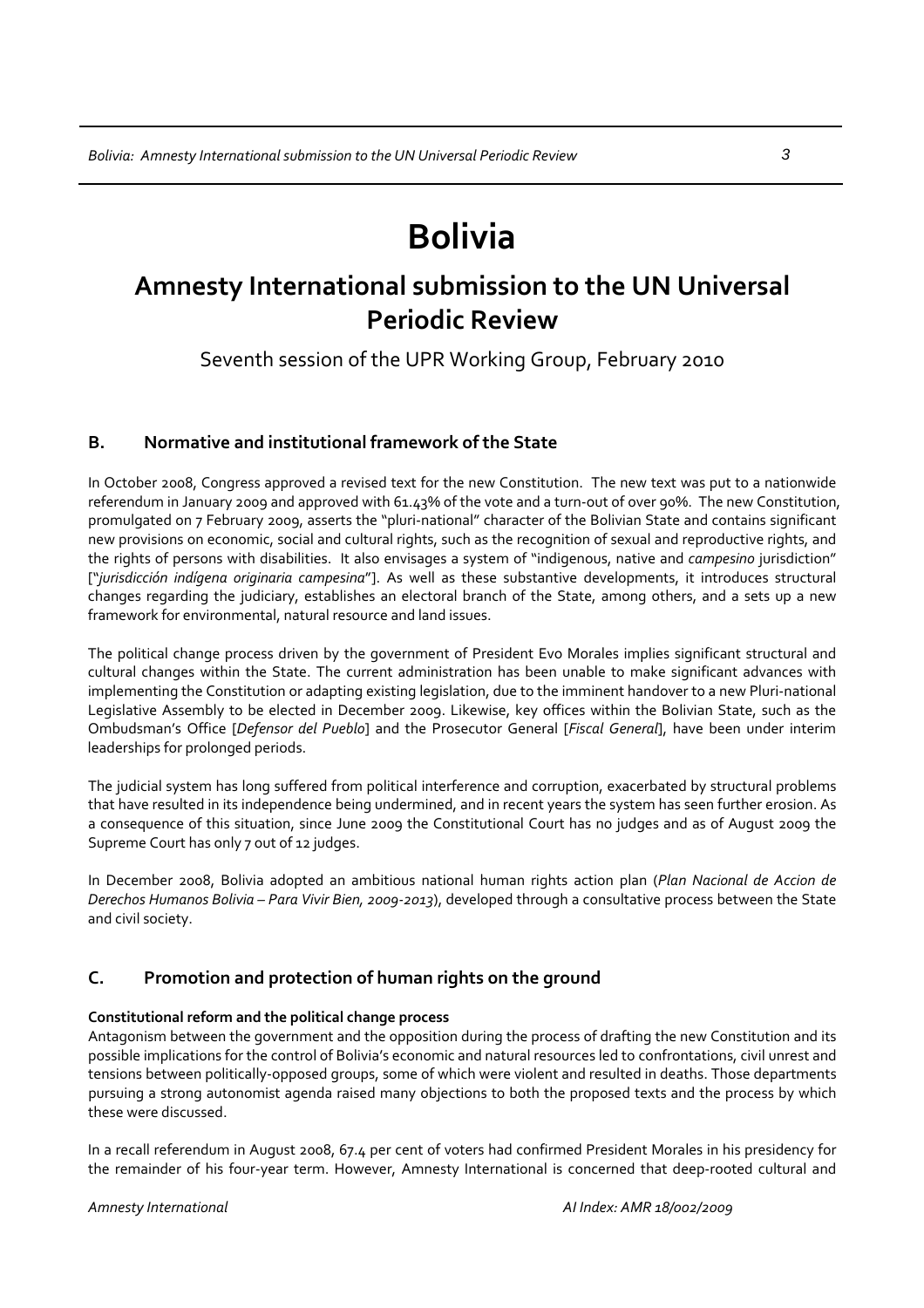racial tensions are latent between the pro‐autonomy movement, especially in "*media luna*" departments of Beni, Pando, Santa Cruz and Tarija, and those supporting the ruling *Movimiento al Socialismo* (MAS) party. This could generate further violence and human rights violations in the run‐up to the December 2009 elections and beyond.

Implementation of the new Constitution will require significant reform and adaptation of existing laws and procedures, as well as a new law ["*ley de deslinde*"] to set boundaries between the "ordinary" and "community" jurisdictions that it establishes. Similarly, the new Constitution provides for a Pluri-national Legislative Assembly and new procedures for electing judges. Amnesty International believes that a coordinated and collaborative approach between different branches of the State is essential so that implementation of the Constitution can be carried out in a manner that is respectful of the rule of law and Bolivia's international human rights obligations.

#### **Human rights violations during violent incidents, including unlawful killings**

Amnesty International has reported deaths and injuries of demonstrators in both Cochabamba and Sucre in January and November 2007, in the context of the politically-charged protests around the pro-autonomy and constitutionalreform processes.

More recently, clash groups (*grupos de choque*) – politically‐motivated civilian groups believed to be operating under the authority of individuals allied to the opposition movement ‐ have been involved in violence in Santa Cruz sparked by debates around departmental autonomy. In May 2008, Indigenous and *campesino* (peasant farmers) supporters of President Morales were corralled by a group of opposition activists in the city of Sucre's main square where they were beaten, their shirts were stripped off and they were forced to burn their traditional clothing and flags and to chant slogans critical of the President.

In September 2008, between 11 and 19 people, mainly *campesinos*, were killed and around 50 others injured when violence escalated in Pando department in the run‐up to a planned assembly (*ampliado campesino*) to discuss issues of local importance, such as land distribution and natural resource management in the wake of perceived threats to a recently-completed process of land titling. Since the violence, a number of national and international investigations, including research conducted by Amnesty International in August 2009, have been able to clarify what actually happened, and coincide in finding that local officials of the opposition-led prefecture and civic committee were involved in the planning and commission of violent acts. The investigations also highlighted the failure by police to stem the violence. On 12 September 2008, President Morales declared a state of emergency in Pando which remained in place for more than two months.

A series of related events also give cause for concern, such as the ill‐treatment of 15 *campesinos* detained for their alleged role in the violence, and the manner in which a number of people allied to the prefecture and civic committee allegedly involved in the violence were detained and transferred to La Paz under the state of emergency and in subsequent months. Amnesty International heard allegations that these detentions were carried out with excessive use of force and lack of corresponding judicial guarantees.

Amnesty International is concerned that at the time of writing, one year after the violence, investigations have not established responsibilities for *all* violations of human rights that took place in Pando and subsequently by the fact that that those responsible have not yet been brought to justice. The organisation is also concerned about threats and harassment reported by local human rights defenders and potential witnesses in the wake of the violence as well as against businesses owned by people identified with the indigenous and *campesino* movement.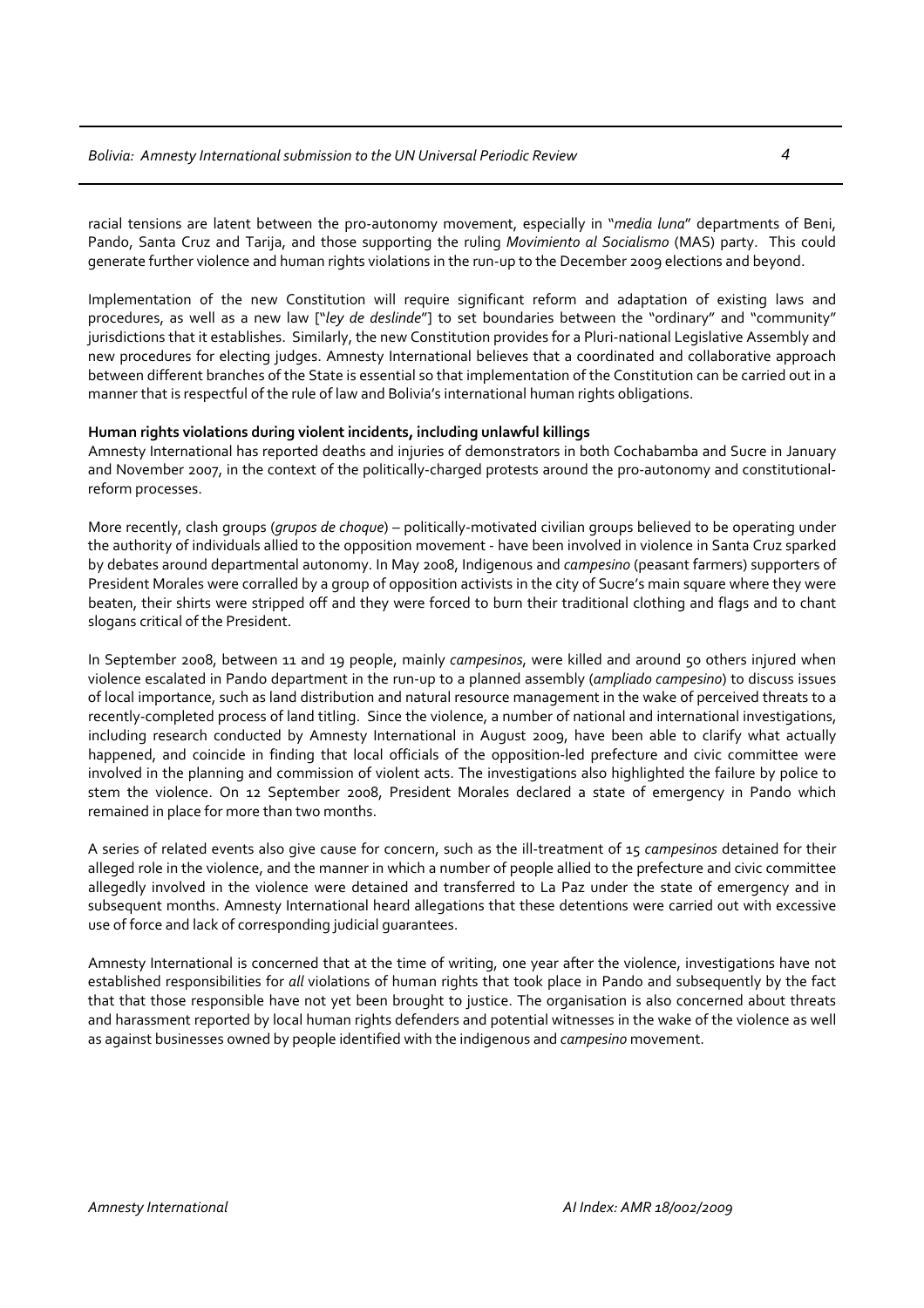#### **Justice and impunity**

Long-standing problems in the judiciary have hindered Bolivia's fight against impunity. Amnesty International hopes that the approved reforms in the justice system are a means to consolidate its independence to ensure justice for all victims of human rights violations and fair trials for all alleged perpetrators. Amnesty International notes the imprisonment of Luis Arce Gómez, former Interior Minister under the dictatorship of Luis Garcia Meza, who was deported to Bolivia from the US in July 2009 on the basis of a 1993 Supreme Court judgement sentencing him for his role for crimes including genocide.

In October 2008, an extradition request was filed with the US government regarding former President Gonzalo Sánchez de Lozada and two former ministers, Carlos Sánchez Berzaín and Jorge Berindoague. All have been implicated in the killings of 67 people during demonstrations in El Alto in 2003, but their extradition is still pending. In addition, several other former ministers and military officers were notified in November 2008 of charges in connection with the killings, but it is understood that four ex‐ministers also on trial alongside Sánchez de Lozada have fled to Peru. Oral proceedings started in May 2009, but have been suspended several times as a result of legal challenges. While Amnesty International welcomes efforts to bring the case to justice, the process against Sánchez de Lozada and others should respect international standards on the rights of the accused and should not proceed against the accused in absentia.

Despite these developments, Amnesty International is concerned that jurisdictional battles in other key cases (namely the Pando case and the case known as the 'terrorism' case<sup>[2](#page-4-0)</sup>) have marred several recent judicial processes. These could set negative precedents for the pursuit of lasting and impartial justice in the future.

Notwithstanding the historical problems faced by the justice system and the current reform process that is underway, Amnesty International hopes that these cases will be brought to justice in a manner that is respectful of the rule of law and international standards of due process. Cases such as these will be an opportunity for the current government to demonstrate its respect for the separation of powers and its political commitment to strengthening the justice system in the long term.

Delays caused by unresolved jurisdictional battles, and numerous challenges against law officers involved in politically-sensitive cases such as the Pando case, create a state of legal uncertainty that affects both victims and their relatives, as well as the alleged perpetrators. The former Prefect of Pando has been under preventive detention since September 2008, charged for his role as suspected intellectual author of the violence. His case should be clarified as a matter of urgency in order to ensure that it is adjudicated in a manner that is both timely and respectful of human rights.

In August 2009, the first results were reported of efforts to locate and identify the remains of 26 missing persons in the Teoponte area of La Paz department since the 1970s. Amnesty International welcomes the finding of the remains of five people as an essential part in the search for truth for the human rights violations of Bolivia's past. Another crucial element of this process would be the opening of archives from the period of military and authoritarian rule that could provide evidence of the abuses committed.

#### **Discrimination and violence against Indigenous Peoples and human rights defenders**

Amnesty International is concerned at reports of racially‐motivated attacks on organizations and individuals working for the rights of Bolivia's Indigenous Peoples and *campesinos*. The UN Special Rapporteur on indigenous people has observed that racist discourse, employed by some political parties and civic committee pressure groups and disseminated by some media outlets, against Indigenous Peoples at all levels of society remains prevalent.<sup>[3](#page-4-1)</sup> The

<span id="page-4-0"></span><sup>&</sup>lt;sup>2</sup> In which three alleged mercenaries were killed and two others were detained in April 2009 on suspicion of involvement in an alleged plot to assassinate President Evo Morales during a police operation in a hotel in Santa Cruz.

<span id="page-4-1"></span><sup>&</sup>lt;sup>3</sup> Report of the Special Rapporteur on the situation of human rights and fundamental freedoms of indigenous people, Rodolfo Stavenhagen: Mission to Bolivia, A/HRC/11/11 paras. 65-73, 18 February 2009.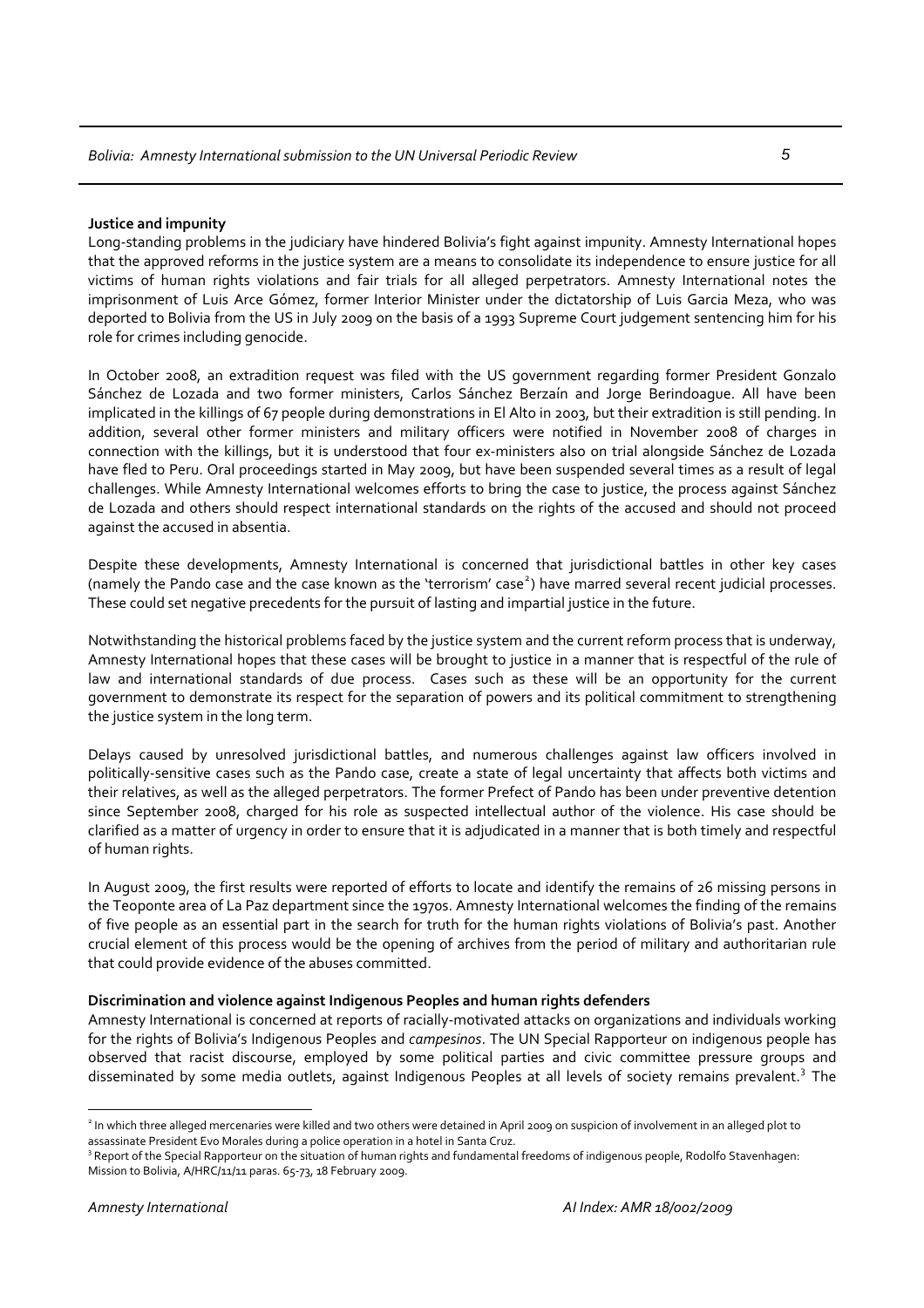organisation is also concerned by the situation faced by Indigenous Guaraní families in the Chaco region living in a state of bondage analogous to slavery, as described by the Inter‐American Commission on Human Rights, the Special Rapporteur on indigenous people, and the UN Permanent Forum on Indigenous Issues.<sup>[4](#page-5-0)</sup>

For example, more than 40 people were injured in February and April 2008 when landowners and groups of armed men attacked members of the Guaraní People in Santa Cruz during the process of clarifying title deeds to traditional lands of the Guaraní. The attacks against Indigenous and *campesino* supporters of President Morales in Sucre in May 2008 by a group of opposition activists (see above) also had an apparent racist undertone.

In September 2008, the offices of several NGOs working with Indigenous and *campesino* communities were attacked in the context of autonomy and constitutional reform debates in several cities, notably Santa Cruz, and office equipment and documentation were destroyed.

#### **Economic, social and cultural rights**

Despite high levels of poverty, particularly among *campesinos* and Indigenous Peoples, there have been positive developments in the area of economic, social and cultural rights both on paper and in practice. These include significant advances achieved in the new Constitution and in the introduction of programmes to improve literacy and school attendance, to address malnutrition, to increase social housing, to provide retirement pensions and to support pregnant women and those with newborn children, as well as advances reached in the titling of land in favour of *campesinos* and Indigenous Peoples. However, according to the United Nations Population Fund, Bolivia continues to have the highest incidence of maternal mortality in South America (approximately 290 per 100,000 live births).

#### **D. Recommendations for action by the State under review**

#### **Amnesty International calls on the government:**

#### *Constitutional reform and the political change process*

- To take all possible measures to ensure a smooth transition to the new Constitution and related national institutions, paying due respect to guarantees for the rule of law and human rights;
- To promote and encourage enhanced collaboration and coordination between the branches of the State, especially the Executive and the Judiciary, and to ensure that the Judiciary is able to fulfil its functions efficiently, independently and without political interference;
- To ratify the Second Optional Protocol to the International Covenant on Civil and Political Rights, aiming at the abolition of the death penalty, and the Protocol to the American Convention on Human Rights to Abolish the Death Penalty.

#### *Human rights violations during violent incidents, including unlawful killings*

- To expedite impartial and comprehensive investigations into all of the events surrounding the violence in Pando in September 2008 as well as other incidents, with the aim of identifying those responsible and bringing them to justice in a competent, independent and impartial court.
- To clarify the roles of the armed forces, the police and judicial authorities before, during and after the violence in Pando, including any failure to respond to or stem the violence.

#### *Justice and impunity*

<span id="page-5-0"></span><sup>4</sup> Inter‐American Commission on Human Rights, Annual Report 2008, OEA/Ser.L/V/II.134, Chapter II.D.i; Report of the Special Rapporteur on the situation of human rights and fundamental freedoms of indigenous people, Rodolfo Stavenhagen: Mission to Bolivia, A/HRC/11/11 paras. 50-54, 18 February 2009; UN Permanent Forum on Indigenous Issues, Mission to Bolivia: Report and Recommendations, August 2009, pp 17‐19.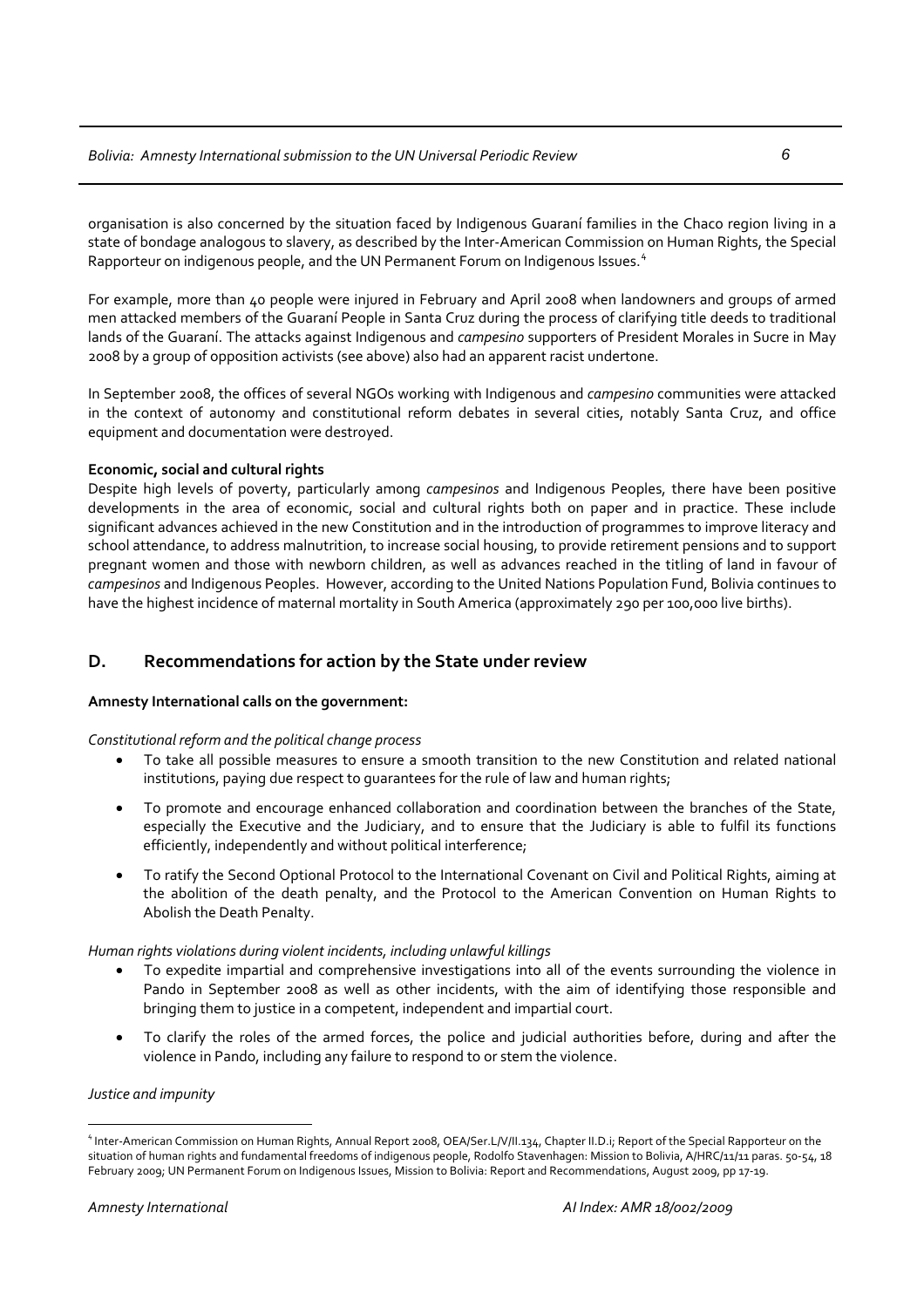#### *Bolivia: Amnesty Internationalsubmission to the UN Universal Periodic Review 7*

- To identify means by which the Supreme Court and the Constitutional Court can carry out their functions, especially through the designation of members of proven technical ability, moral probity and independence from any external influence;
- To implement the Rome Statute of the International Criminal Court in national law, and to bring such legislation in line with international law, including the definition of torture;
- To introduce a provision in domestic legislation on the non-applicability of statutory limitations for genocide and other crimes under international law;
- To make concerted efforts to locate and make available archives relating to human rights abuses committed during the period of military and authoritarian rule;
- To issue a standing invitation to the Special Procedures of the UN Human Rights Council to visit Bolivia.

#### *Discrimination and violence against Indigenous Peoples and human rights defenders*

- To investigate and take appropriate action against state officials, both regional and national, for discrimination against Indigenous Peoples;
- To ensure the prompt and full implementation of the recommendations of the UN Special Rapporteur on the situation of human rights and fundamental freedoms of indigenous peoples, the UN Permanent Forum on Indigenous Issues, and the Inter American Commission on Human Rights.

#### $E$ *conomic, social and cultural rights*

- To ratify the Optional Protocol to the International Covenant on Economic, Social and Cultural Rights;
- To allocate adequate resources to implement national policies to reduce maternal mortality, to remove barriers preventing poor and Indigenous women from accessing reproductive and maternal health care, including through providing language support and training of health professionals, and to provide clear and accessible information to women about their sexual and reproductive rights and right to health;
- To ensure the full and prompt implementation of the provisions to strengthen economic, social and cultural rights in the new Constitution through effective and sustainable policies at the national and local levels and through the allocation of adequate resources.